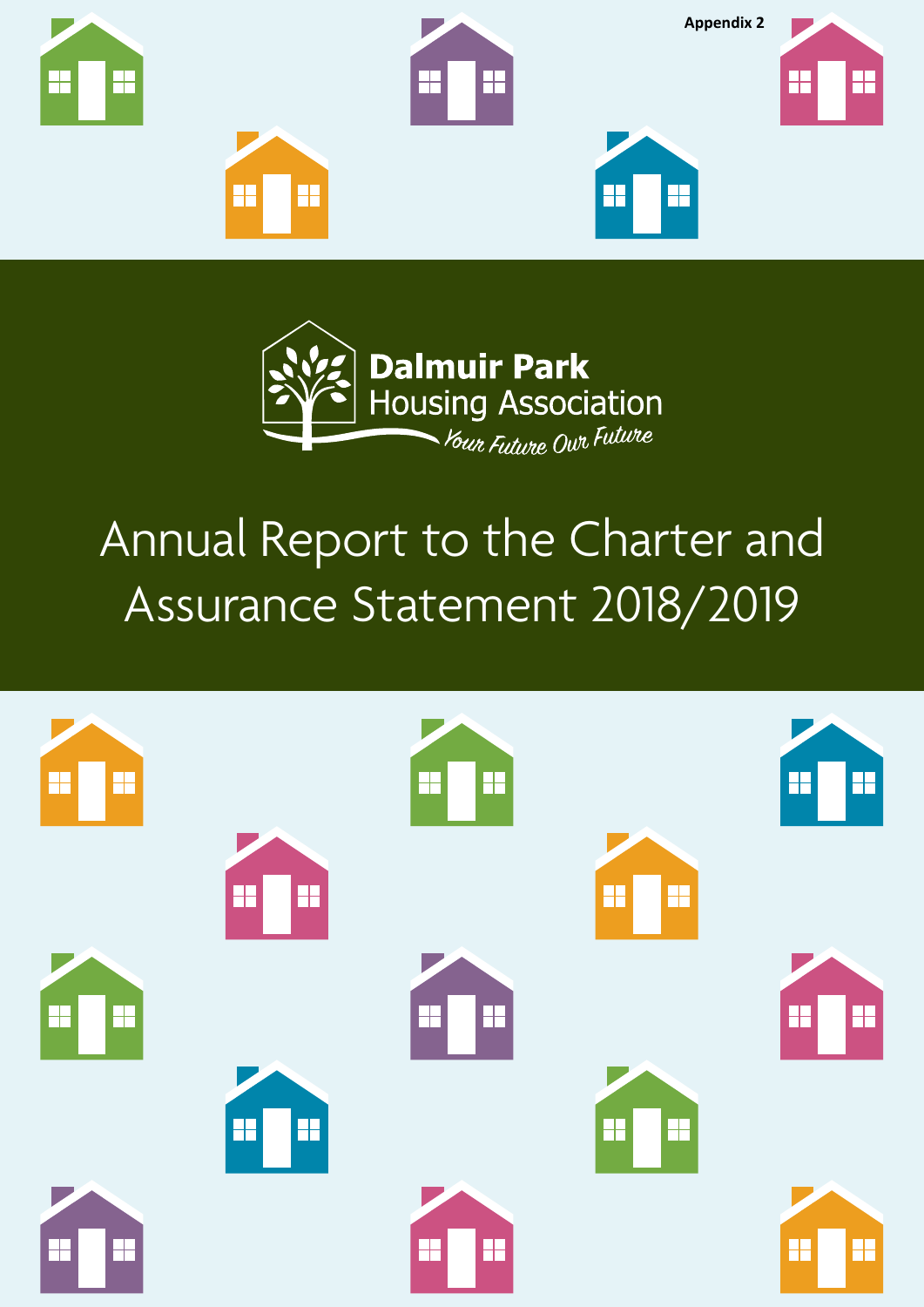# WHO WE ARE & TENANT SATISFACTION

As of 31 March 2019 we owned

## The total rent due from them was

658 homes

£2,701,464

| Our homes are | Size of home | <b>Number</b><br>owned | <b>DPHA</b> | <b>Scottish</b><br>average | <b>Difference</b> |
|---------------|--------------|------------------------|-------------|----------------------------|-------------------|
| made up of:   | apartment    | 9                      | £60.91      | £70.22                     | 13.3%             |
|               | 2 apartment  | 330                    | £76.19      | £76.10                     | 0.1%              |
|               | 3 apartment  | 247                    | £77.71      | £77.10                     | 0.0%              |
|               | 4 apartment  | 65                     | £87.17      | £84.44                     | 3.2%              |
|               | 5 apartment  |                        | £102.79     | £93.49                     | 9.9%              |
|               |              |                        |             |                            |                   |

2017/18 **98.4%**

**98%** of tenants were satisfied<br>to participate in your with the **opportunities to participate** in your

landlord's decision making, compared to the Scottish average of **86.5%.**

2.9% 95.6%



with our **overall service**. This is higher than the Scottish average of **90.5%.**

was our rent increase of our tenants are **satisfied from** the previous year.





2017/18 **3%**

99% felt that your landlord was good at **keeping them informed** about its services and outcomes compared to the Scottish average of **91.6%**

*The houses next to each performance measure shows our outcome last year*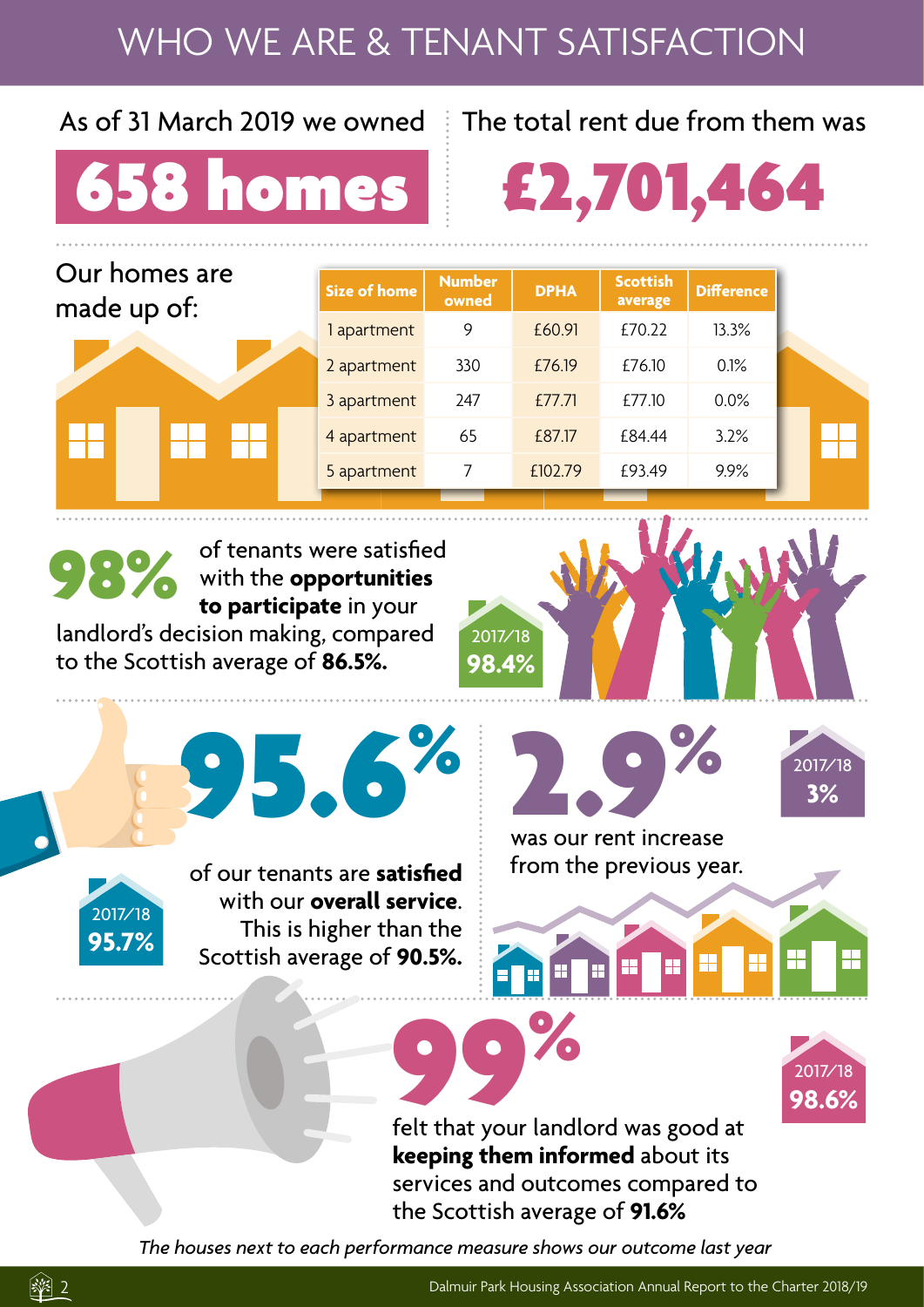# QUALITY & MAINTENANCE OF HOMES





2017/18

# 100% 93.85%

of new tenants satisfied with the standard of their home when moving in



4.1 days 2017/18 1.96 hrs

to complete **non-emergency repairs** compared to the Scottish average of **6.6 days**



to complete **emergency repairs**, compared to the Scottish average of **3.6 hrs.**



# NEIGHBOURHOODS & WAITING LISTS

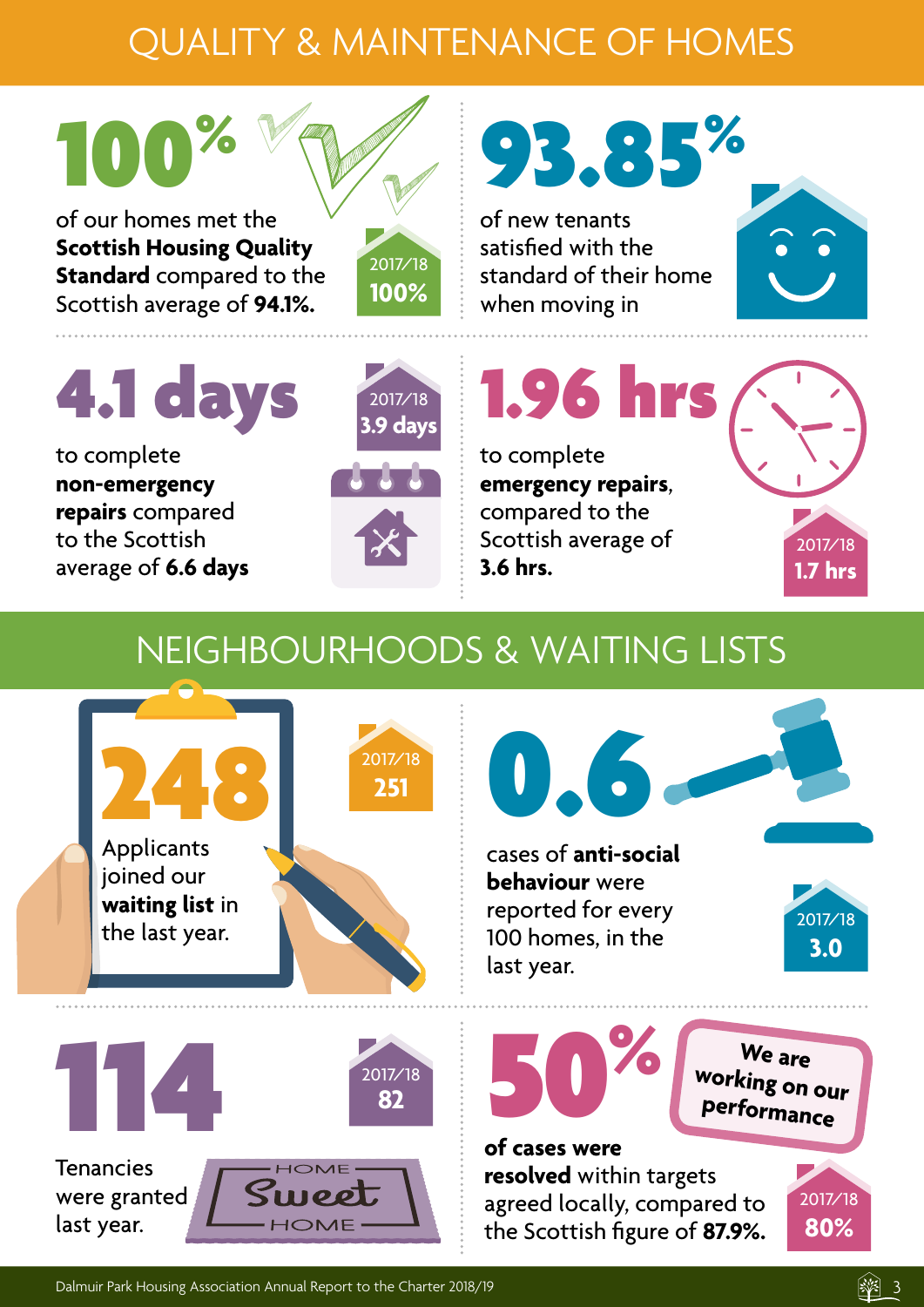# VALUE FOR MONEY

The rents our customers pay are the main income that we receive. Making sure that all our customers pay their rent on time and in full is vital for us to keep delivering excellent services and providing high quality and affordable homes. When a customer does not pay their rent it impacts on all our customers.

> 98.5% of rent collected that was due in the year, compared to the Scottish average of **99.1%**.



**empty**, compared to the Scottish average of **0.9%**



to **re-let homes**, compared to the Scottish average of **31.9 days**.



## INVESTMENTS

2017/18 **98.5%**



£

In 2018/19



In 2018/19

**bathrooms** were

installed.

In 2019/20 **40 boiler** only replacements and **38 Hi Heat electrics heating systems** will be upgraded.

## In 2018/19

**2306,758 £1,554,870** 



**22 individual houses** and **21 closes** will be painted this year.

In 2019/20



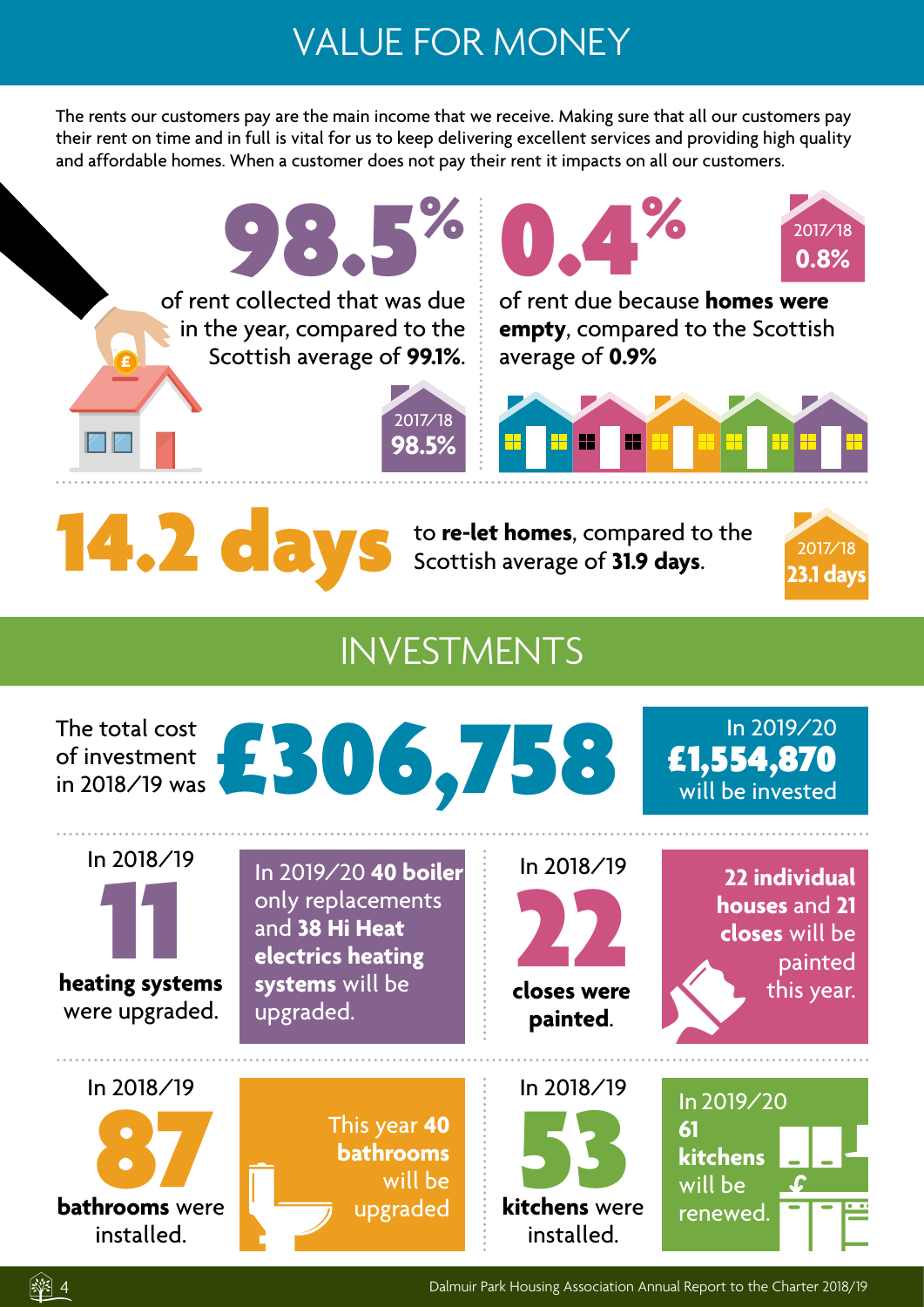# HOW WE COMPARE LOCALLY?

Over the next couple of pages we will compare the information that you have seen within this document and look at how Dalmuir Park Housing Association compares with core business of Tenant Satisfaction, Rents, Allocations across the local Registered Social Landlords in West Dunbartonshire, these landlords are: Clydebank Housing Association, Faifley Housing Association, Knowes Housing and Trafalgar Housing Association.

## TENANT SATISFACTION

## **Percentage tenants satisfied with overall service provided by landlord**



#### **Percentage tenants who feel landlord is good at keeping them informed about services and decisions**



## **Percentage tenants satisfied with opportunities given to them to participate in landlords decision making**

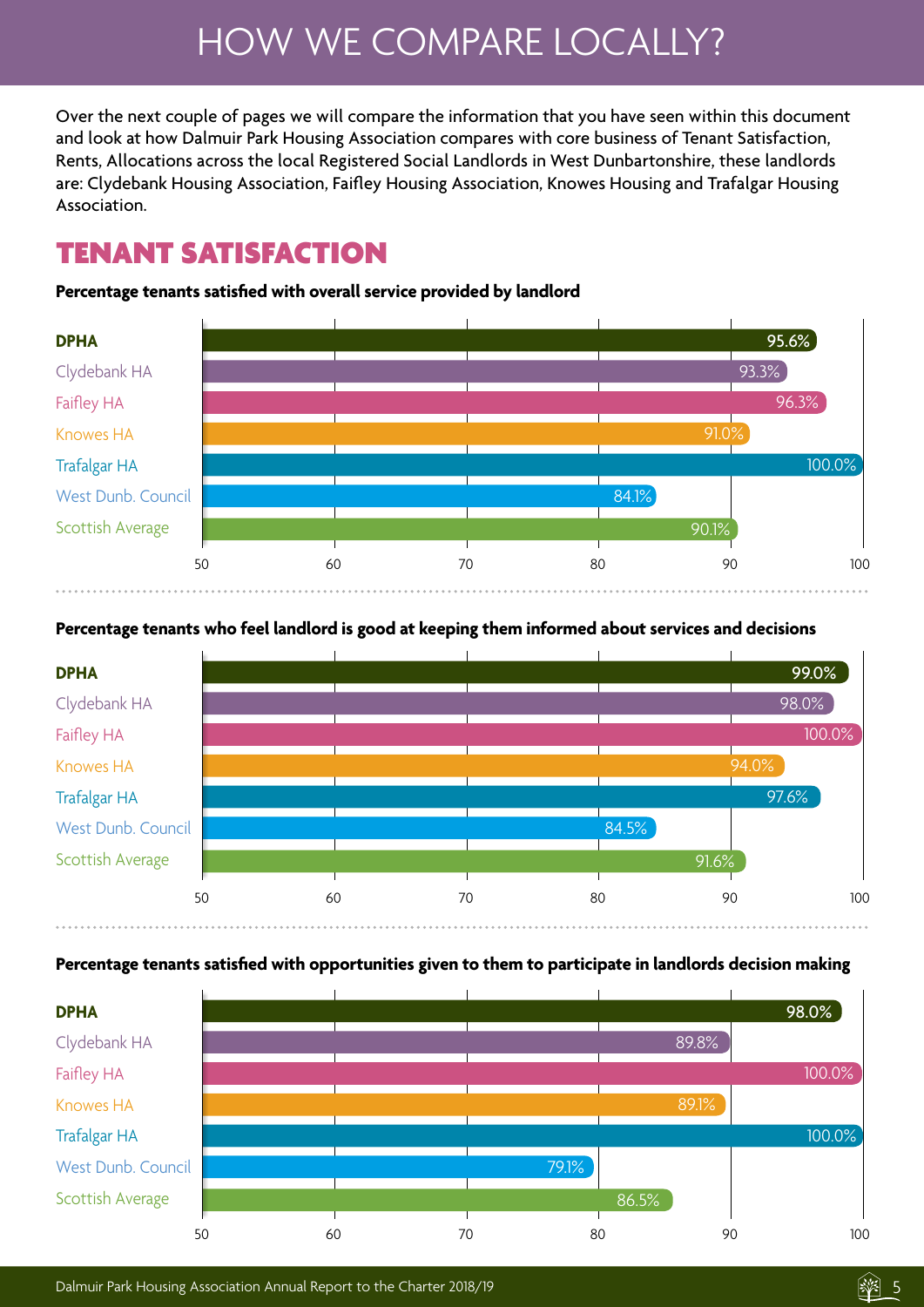# HOW WE COMPARE LOCALLY?

## REPAIRS

### **Percentage tenants satisfied with repairs service**



### **Percentage reactive repairs completed right first time**



#### **Average hours to complete emergency repairs**



## RENT & ALLOCATIONS

#### **Percentage gross rent arrears of rent due**

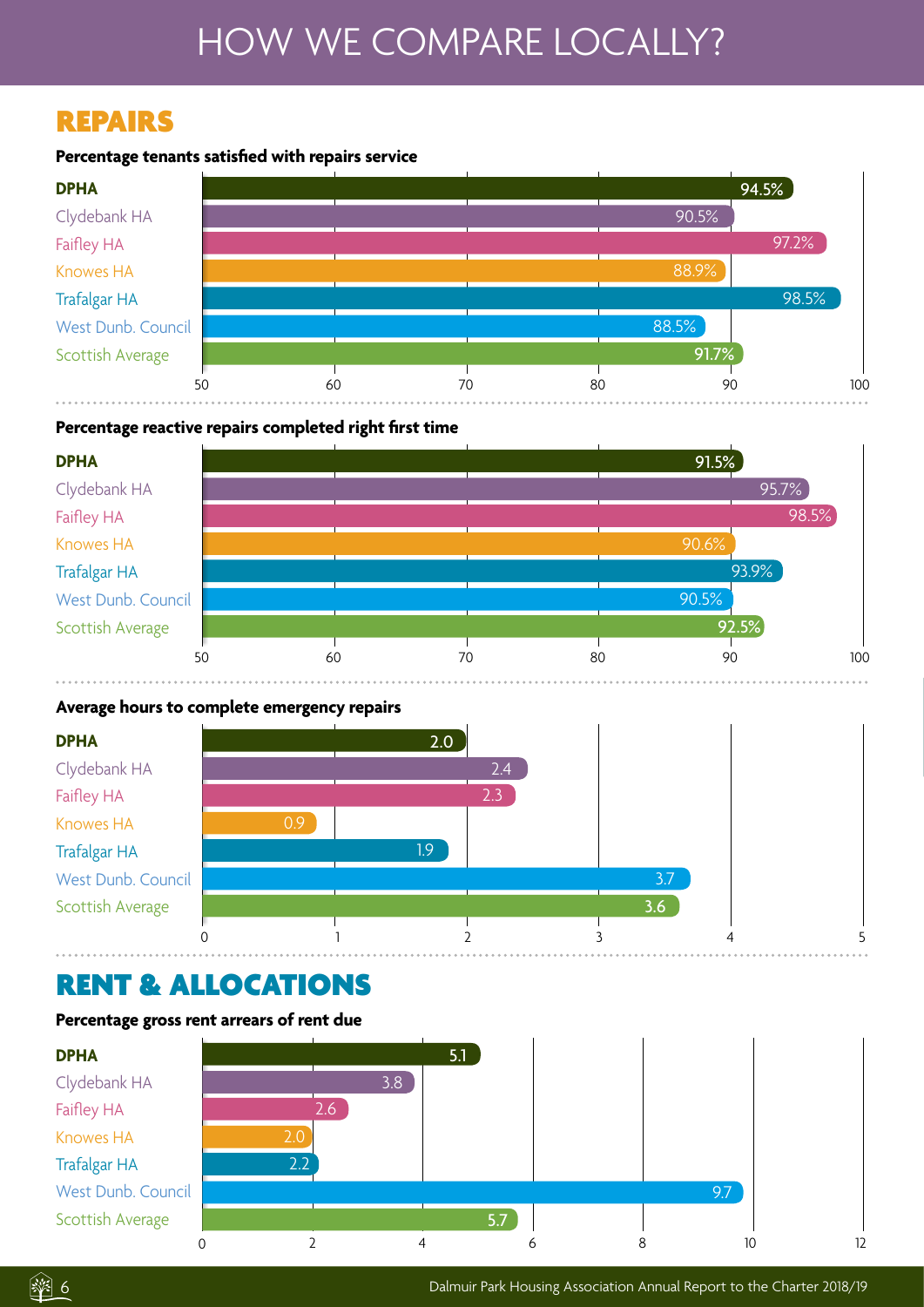# HOW WE COMPARE LOCALLY?

## **Percentage of rent due lost through properties being empty**



## **Percentage average weekly rent increase to be applied next year**



## ALL COMPLAINTS

|                                                                                        | <b>1st Stage complaints</b> |            |               | <b>2nd Stage complaints</b> |
|----------------------------------------------------------------------------------------|-----------------------------|------------|---------------|-----------------------------|
|                                                                                        | <b>Number</b>               | Percentage | <b>Number</b> | Percentage                  |
| Received in the reporting year                                                         | 24                          |            |               |                             |
| Carried forward from the previous<br>reporting year                                    | $\mathbf 0$                 |            | 0             |                             |
| Complaints responded to in full by the<br>landlord in the reporting year               | 24                          | 100.0      |               | 100.0                       |
| Complaints upheld by the landlord in the<br>reporting year                             | 23                          | 95.83      | 3             | 100.0                       |
| Complaints responded to in full within the<br>timescales set out in the SPSO Model CHP | 22                          | 91.67      |               | 66.67                       |